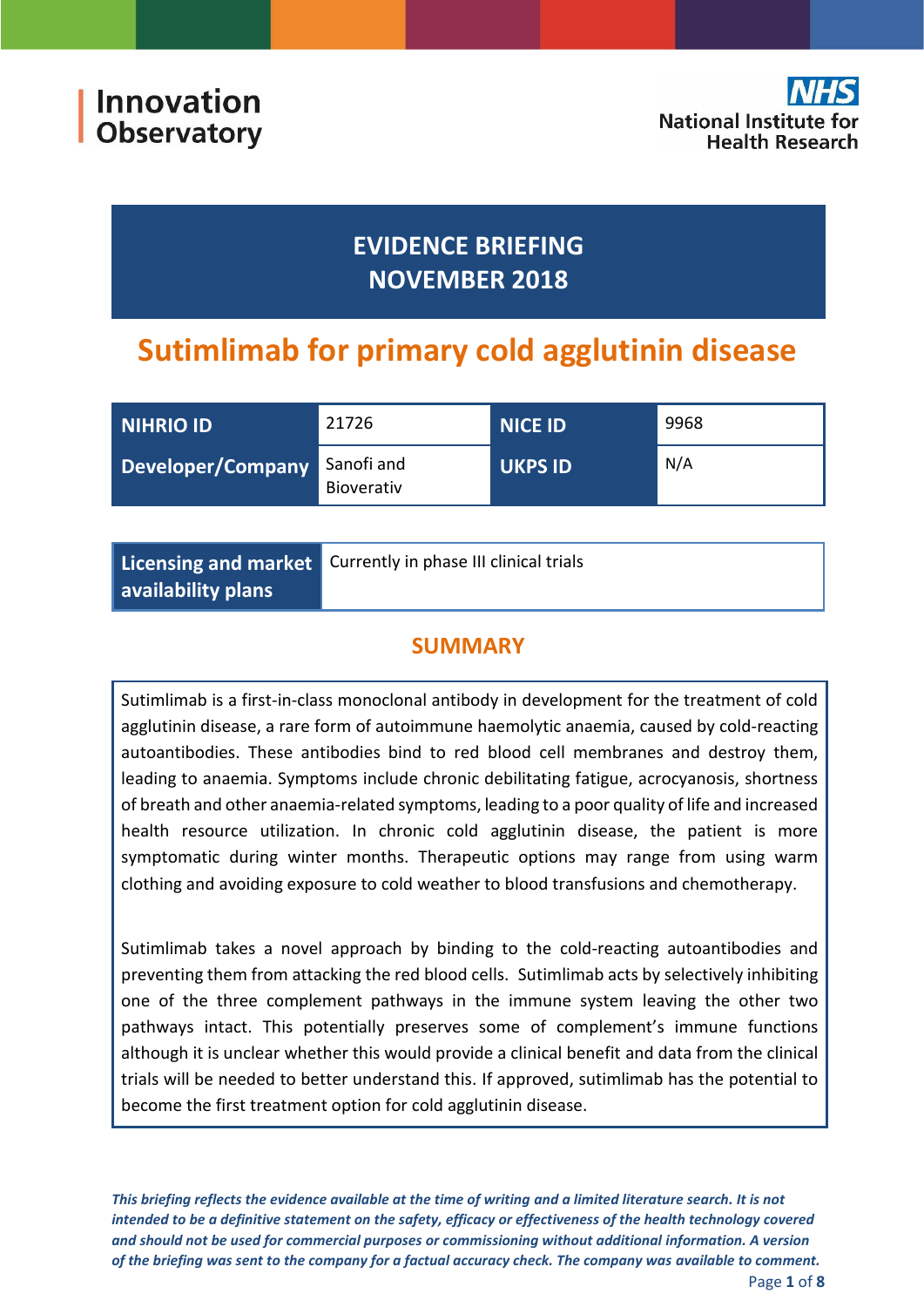## **PROPOSED INDICATION**

Primary Cold Agglutinin Disease.<sup>1,2</sup>

## **TECHNOLOGY**

#### **DESCRIPTION**

Sutimlimab (BIVV009, TNT009) is a first-in-class humanized IgG4 monoclonal antibody that directly targets and inhibits C1s in the classical complement pathway. This inhibition of C1s halts the activity of the downstream components of complement as reflected by the decreased deposition of C4 and C3 cleavage products. Deposition of C3 cleavage products is a key step in the destruction of red blood cells and development of haemolysis in Cold Agglutinin Disease (CAD). In addition, sutimlimab was designed to selectively inhibit the classical complement pathway and therefore preserve the function of the other two complement pathways, lectin and alternative.<sup>3-5</sup>

Sutimlimab was previously known as TNT009, and is a variant of TNT003, a mouse IgG monoclonal antibody. TNT003 has been shown to inhibit cold agglutinin‐induced complement deposition on red blood cells.<sup>6</sup>

Sutimlimab is in clinical development in patients with CAD with and without a recent history of blood transfusion. In the currently ongoing phase III clinical trials; Cardinal study (NCT03347396) and Cadenza study (NCT03347422), sutimlimab is administered as intravenous infusion at a concentration of 50mg/ml.1,2,7

#### **INNOVATION AND/OR ADVANTAGES**

Most symptoms and complications of CAD are secondary to haemolysis, which is dependent on activation of the classical complement pathway at the level of the C1 complex. Sutimlimab directly inhibits C1s, a critical component of the C1 complex. Through this mechanism, sutimlimab has the potential of stopping haemolysis, thereby resolving or improving the anaemia and other symptoms that these patients experience.<sup>4,5</sup>

Complement plays an important immune surveillance role for protecting against certain infections. It is composed of 3 pathways: classical, lectin and alternative. If complement is blocked downstream, all 3 pathways are inhibited. Sutimlimab, a selective inhibitor of C1s, only affects the classical pathway, leaving the other two pathways intact, and potentially preserving some of complement's immune functions.<sup>8</sup> Whether this would provide a clinical benefit is currently unknown and data from the clinical trials will be needed to better understand this.<sup>a</sup>

#### **DEVELOPMENT STATUS AND/OR REGULATORY DESIGNATIONS**

Sutimlimab does not currently have Marketing Authorisation in the EU/UK for any indication.<sup>9</sup>

 Sutimlimab has received orphan designation from the EMA in 2016 for the treatment of autoimmune haemolytic anaemia, including CAD. 4

**.** 

a Information provided by Bioverativ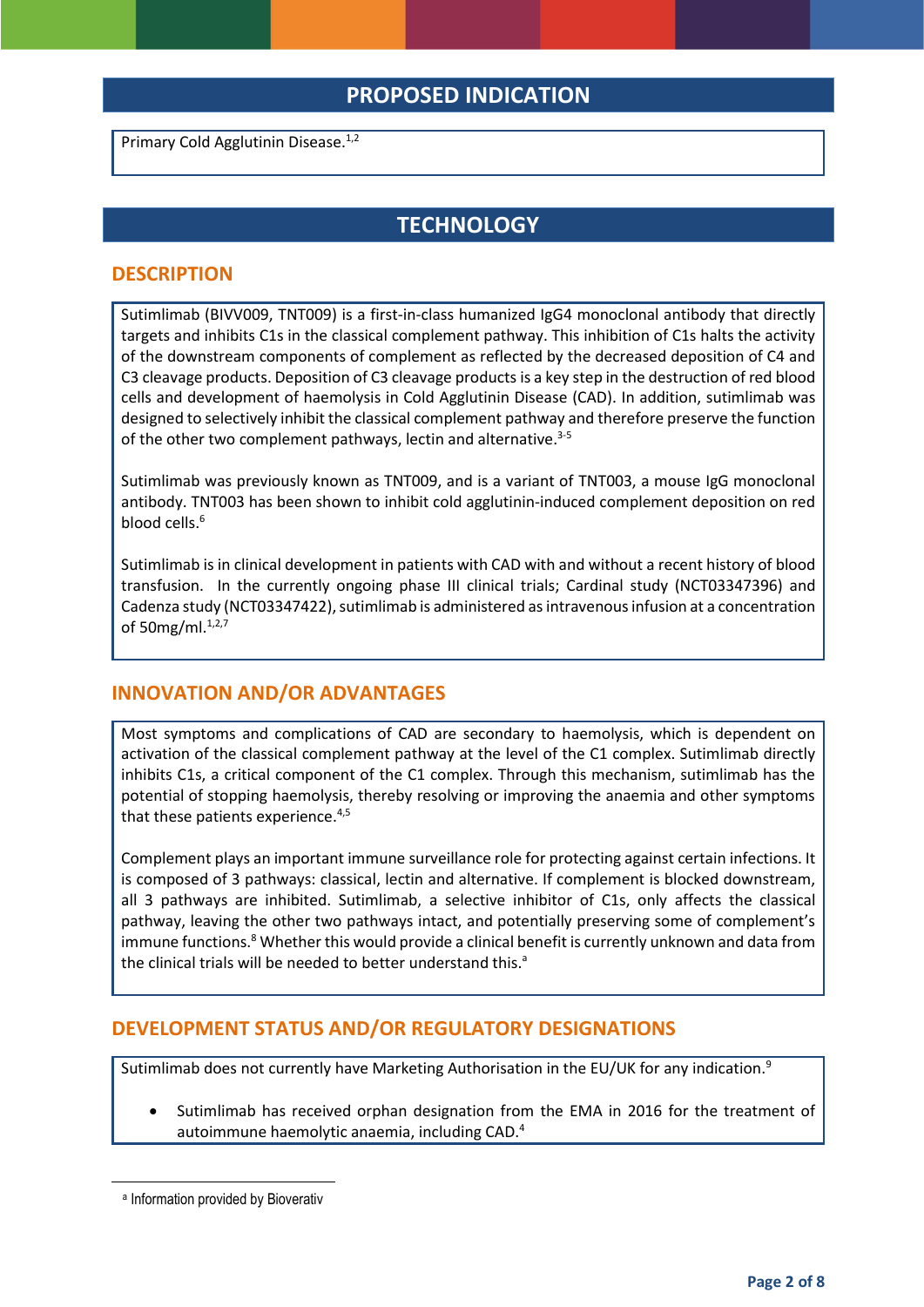In the US, sutimlimab has been granted Breakthrough Therapy Designation for the treatment of haemolysis in patients with primary CAD.<sup>3</sup>

## **PATIENT GROUP**

#### **DISEASE BACKGROUND**

Cold agglutinin disease (CAD) is a rare type of autoimmune haemolytic anaemia caused by coldreacting autoantibodies in which the body's immune system mistakenly attacks and destroys its own red blood cells.<sup>10</sup> When affected people's blood is exposed to cold temperatures ( $0^{\circ}$  to  $10^{\circ}$  C), IgM antibodies attach themselves to red blood cells and bind them together into clumps (agglutination). This eventually causes red blood cells to be prematurely destroyed (haemolysis) leading to anaemia and other associated signs and symptoms. Cold agglutinin disease can be primary (unknown cause) or secondary, due to an underlying condition such as an infection (Epstein-Barr virus, mycoplasma), another autoimmune disease, or certain cancers such as lymphoma.<sup>b</sup>

Symptoms may be triggered or exacerbated by cold temperatures or a viral infection, however CAD is known to occur in all geographies and climates. The disease course is chronic and typically life-long. Symptoms may arise suddenly or gradually. Most people with CAD have symptoms of haemolytic anaemia (destruction of red blood cells, causing low levels of red blood cells) which can lifethreatening in some cases. However, the number of symptoms and severity of symptoms may depend on how severe the anaemia is. $^{11}$ 

Typical manifestations of CAD include debilitating fatigue, dyspnea, hemoglobinuria, weakness and acrocyanosis or Raynaud's disease. These symptoms result from poor circulation and can range from mild to disabling. Other signs and symptoms of CAD may include enlargement of the spleen (splenomegaly) and mottled discoloration of the skin (livedo reticularis).<sup>11</sup>

#### **CLINICAL NEED AND BURDEN OF DISEASE**

Current therapies for CAD have a limited efficacy and these patients continue to have a significant unmet need. A recent analysis of CAD patients from the Stanford Health Care System found that the average number of therapies per patient was 3.5, two-thirds of patients had a severe anaemia event in the first 6 months after their initial therapy and half of the patients experienced a severe anaemia event after their last reported treatment. In addition, this study demonstrated that these patients have a significant transfusion burden and high health resource utilization.<sup>12</sup>

Patients with CAD are also at risk of developing acute haemolytic events which are characterized by sudden unpredictable severe anaemia that can be life-threatening. Moreover, these patients suffer from ongoing chronic haemolysis. It is well-understood that having haemolysis is a risk factor for developing thrombolytic events (TEs). A recent study demonstrated that CAD patients indeed had an increased risk of TE, and that occurrence of these TEs was associated with elevated markers of haemolysis. A population study from the Danish National Registries indicated a shorter survival probability for people with CAD compared with the general population.<sup>5</sup>

The incidence of autoimmune haemolytic anaemia in Europe is 2.02 per 100,000.<sup>13</sup> CAD accounts for approximately 15% of autoimmune haemolytic anaemia cases, with an estimated prevalence of 16 per million people and incidence of 1 case per million person years. The risk of CAD onset increases

**.** 

**b** Information provided by Bioverativ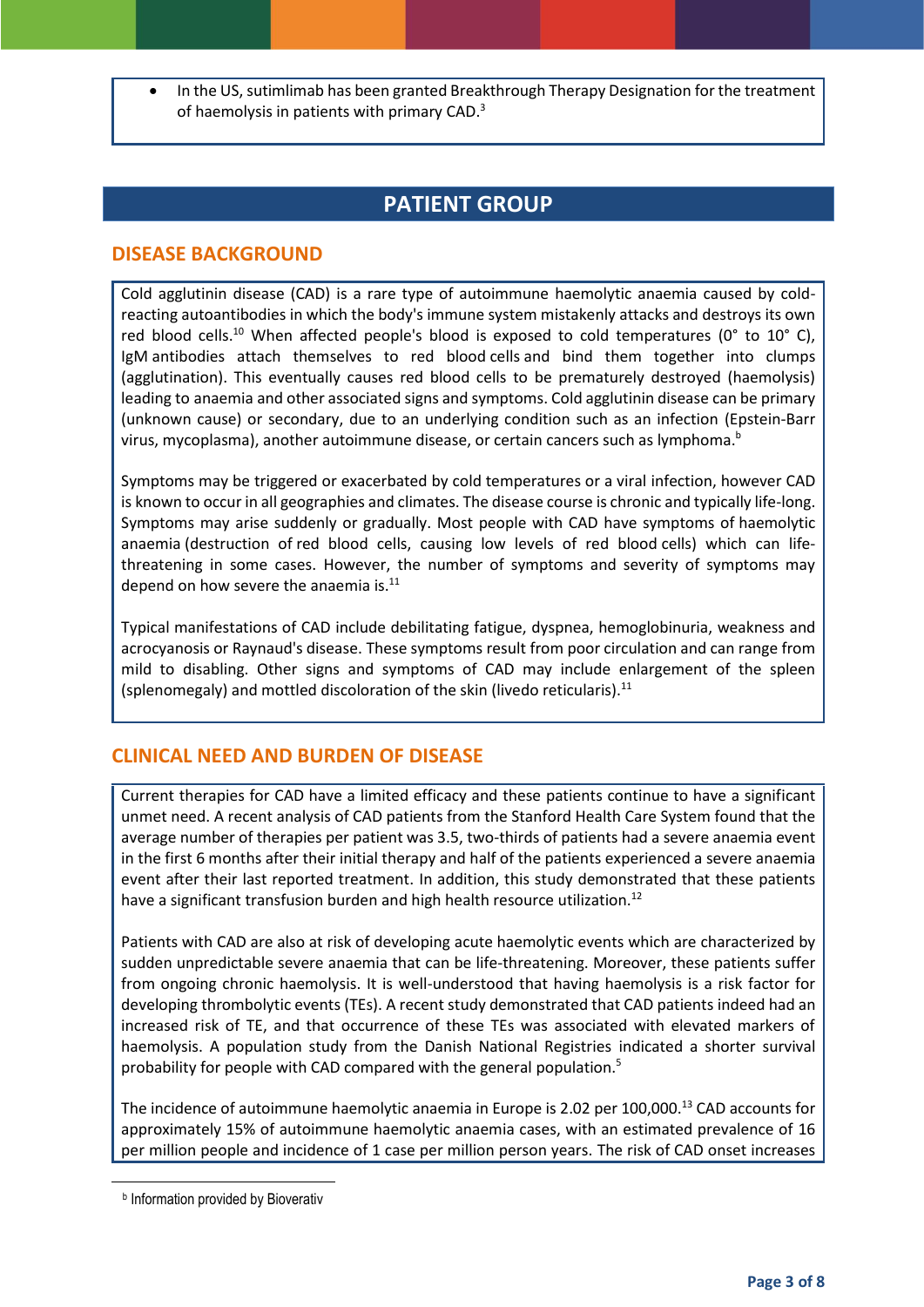after age 55 years.<sup>14</sup> CAD affects men and women in roughly equal proportions. The slight preponderance in women in some studies is likely due to women living to an older age, where the onset of the disease is more common.<sup>12</sup>

Data regarding the incidence of CAD in the UK are lacking. In the United States, the development of CAD is relatively uncommon, at least in the primary form. Various reports state that 7-25% of cases of autoimmune haemolytic anaemia are cold agglutinin mediated.<sup>15</sup>

Thus, while the incidence of cold and warm autoimmune haemolytic anaemia (combined) is approximately 1 in 80,000, the incidence of cold agglutinin disease is approximately 1 in 300,000. Among autoimmune haemolytic anaemias, cold agglutinin disease is the second most common cause, after warm autoantibody–induced immune haemolysis. Frequency figures listed for the United States probably also apply to Canada and the United Kingdom.<sup>15</sup> Other sources cite an annual incidence estimated to be between 1 in 35,000 and 1 in 80,000 in North America and Western Europe.<sup>14</sup>

## **PATIENT TREATMENT PATHWAY**

#### **PATIENT PATHWAY**

Currently, there are no approved therapies for CAD. CAD should not be regarded as an indication for therapy in every case, and the decision to treat should be based on an individualised assessment. Reasonable criteria for initiating drug therapy are symptom‐producing anaemia, transfusion dependence, or disabling circulatory symptoms. $^{10}$ 

Immunomodulatory and chemotherapy options have limited efficacy in controlling haemolysis with limited magnitude of haemoglobin response and noted delayed treatment effect onset as well as limited durability of treatment effect in the setting of significant side effects and safety concerns. While red blood cell (RBC) transfusion support can be used in CAD, it has limited efficacy due to the ubiquitous presence of the I antigen on all RBCs, including the donor RBC. Thus, donor RBCs are rapidly hemolyzed after a transfusion contributing to even higher haemolytic activity and have limited ability to alleviate anaemia.<sup>c</sup>

#### **CURRENT TREATMENT OPTIONS**

Treatment of CAD has traditionally been dependent upon disease severity. Avoiding exposure to cold temperatures is only variably effective in very mild cases. Plasmapheresis may be used in an acute haemolytic crisis, but the response is temporary.<sup>12</sup>

Pharmacological management of CAD may include: 12,16

- Rituximab monotherapy
- Rituximab plus chemotherapy (fludarabine or bendamustine)
- Immunosuppressants
- Corticosteroids are contraindicated

## **PLACE OF TECHNOLOGY**

**.** 

c Information provided by Bioverativ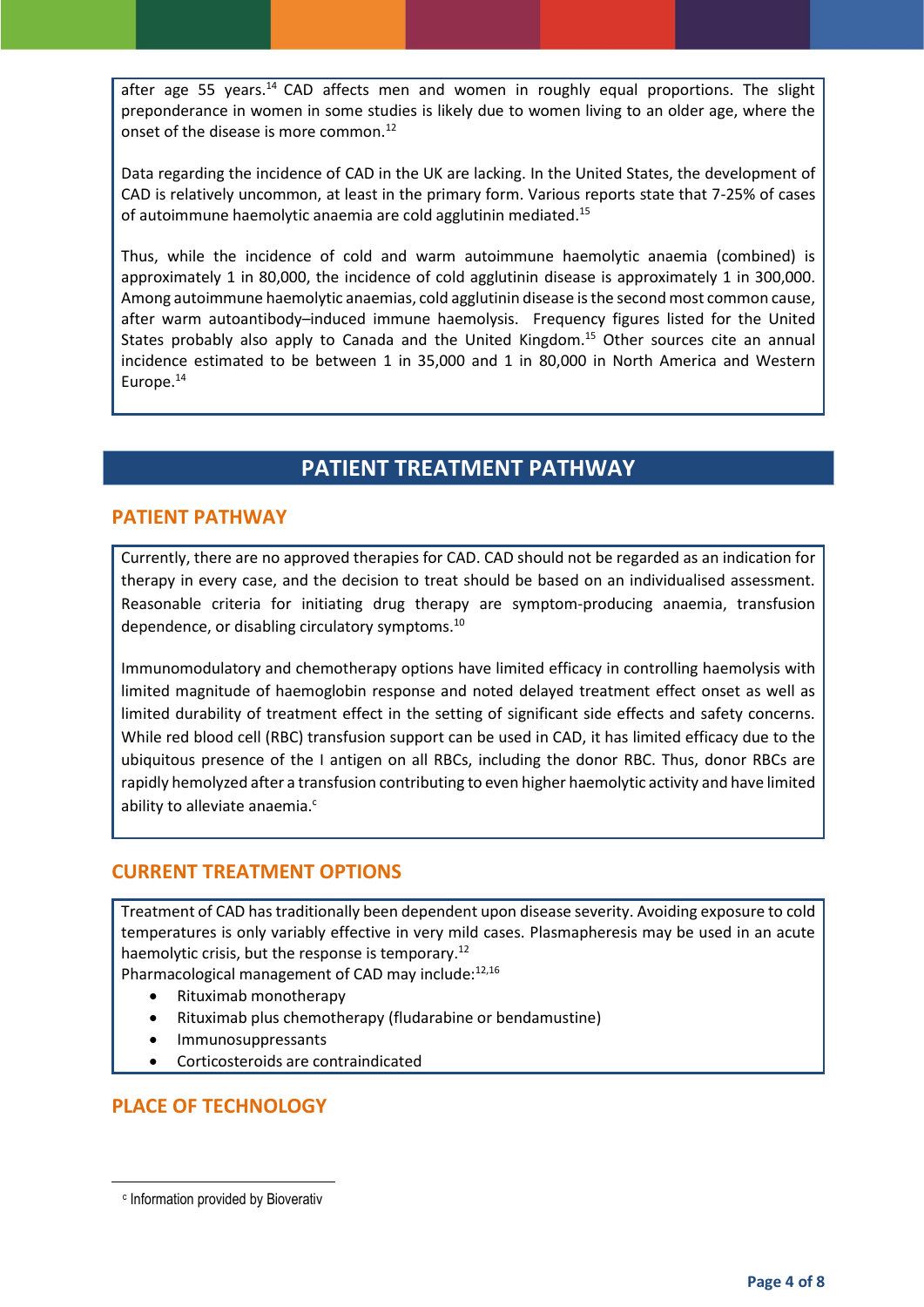If licensed, sutimlimab would potentially be the first medicinal product targeting this specific complement pathway for the treatment of primary CAD.

## **CLINICAL TRIAL INFORMATION**

| <b>Trial</b>                        | CARDINAL, NCT03347396, EudraCT 2017-003538-10; sutimlimab; adults aged<br>over 18 years; sutimlimab monotherapy; phase III                                                                                                                                                                                                                                                                                                                                                                                                                                                                                                                                                                              |  |  |
|-------------------------------------|---------------------------------------------------------------------------------------------------------------------------------------------------------------------------------------------------------------------------------------------------------------------------------------------------------------------------------------------------------------------------------------------------------------------------------------------------------------------------------------------------------------------------------------------------------------------------------------------------------------------------------------------------------------------------------------------------------|--|--|
| <b>Sponsor</b>                      | <b>Bioverativ Therapeutics Inc.</b>                                                                                                                                                                                                                                                                                                                                                                                                                                                                                                                                                                                                                                                                     |  |  |
| <b>Status</b>                       | Ongoing                                                                                                                                                                                                                                                                                                                                                                                                                                                                                                                                                                                                                                                                                                 |  |  |
| Source of                           | Trial registry <sup>1</sup>                                                                                                                                                                                                                                                                                                                                                                                                                                                                                                                                                                                                                                                                             |  |  |
| <b>Information</b>                  |                                                                                                                                                                                                                                                                                                                                                                                                                                                                                                                                                                                                                                                                                                         |  |  |
| <b>Location</b>                     | EU (incl UK), USA, Canada and other countries.                                                                                                                                                                                                                                                                                                                                                                                                                                                                                                                                                                                                                                                          |  |  |
| <b>Design</b>                       | Non-randomised, uncontrolled                                                                                                                                                                                                                                                                                                                                                                                                                                                                                                                                                                                                                                                                            |  |  |
| <b>Participants</b>                 | n=20 (planned); aged over 18 years; confirmed diagnosis of primary cold<br>agglutinin disease; history of at least one documented blood transfusion within<br>6 months of enrolment                                                                                                                                                                                                                                                                                                                                                                                                                                                                                                                     |  |  |
| <b>Schedule</b>                     | Assigned to receive an intravenous (IV) infusion of sutimlimab. Participants who<br>complete Part A per protocol through the end of treatment visit (Day 182) will<br>participate in Part B, and continue to receive sutimlimab up to 1 year after last<br>patient out (LPO) in Part A.                                                                                                                                                                                                                                                                                                                                                                                                                 |  |  |
| Follow-up                           | Active treatment for 26 weeks                                                                                                                                                                                                                                                                                                                                                                                                                                                                                                                                                                                                                                                                           |  |  |
| Primary<br><b>Outcomes</b>          | Part A: Percentage of participants with Response (R);<br>Part B: Number of Participants with Treatment-emergent Adverse<br>$\bullet$<br>Events (AEs) and Serious AEs (SAEs)                                                                                                                                                                                                                                                                                                                                                                                                                                                                                                                             |  |  |
| <b>Secondary</b><br><b>Outcomes</b> | Part A: Mean Change From Baseline in Haemoglobin (Hgb) Level up to<br>1.<br>Week 26 [ Time Frame: Baseline Up to Week 26 ]<br>2. Part A: Mean Change From Baseline in Bilirubin up to Week 26<br>[ Time Frame: Baseline up to Week 26 ]<br>3. Part A: Mean Change From Baseline in Functional Assessment of Chronic<br>Illness Therapy (FACIT)-Fatigue Scale Score (Quality of Life)<br>[ Time Frame: Baseline up to Week 26 ]<br>4. Part A: Mean Change From Baseline in Lactate Dehydrogenase (LDH) up<br>to Week 26 [ Time Frame: Baseline up to Week 26 ]<br>5. Part A: Percentage of Participants With Solicited Symptomatic Anaemia<br>at End of Treatment (EOT) [ Time Frame: At EOT (Day 182) ] |  |  |
| <b>Key Results</b>                  |                                                                                                                                                                                                                                                                                                                                                                                                                                                                                                                                                                                                                                                                                                         |  |  |
| <b>Adverse effects</b><br>(AEs)     |                                                                                                                                                                                                                                                                                                                                                                                                                                                                                                                                                                                                                                                                                                         |  |  |
| <b>Expected</b><br>reporting date   | Study completion date reported as Dec 2020                                                                                                                                                                                                                                                                                                                                                                                                                                                                                                                                                                                                                                                              |  |  |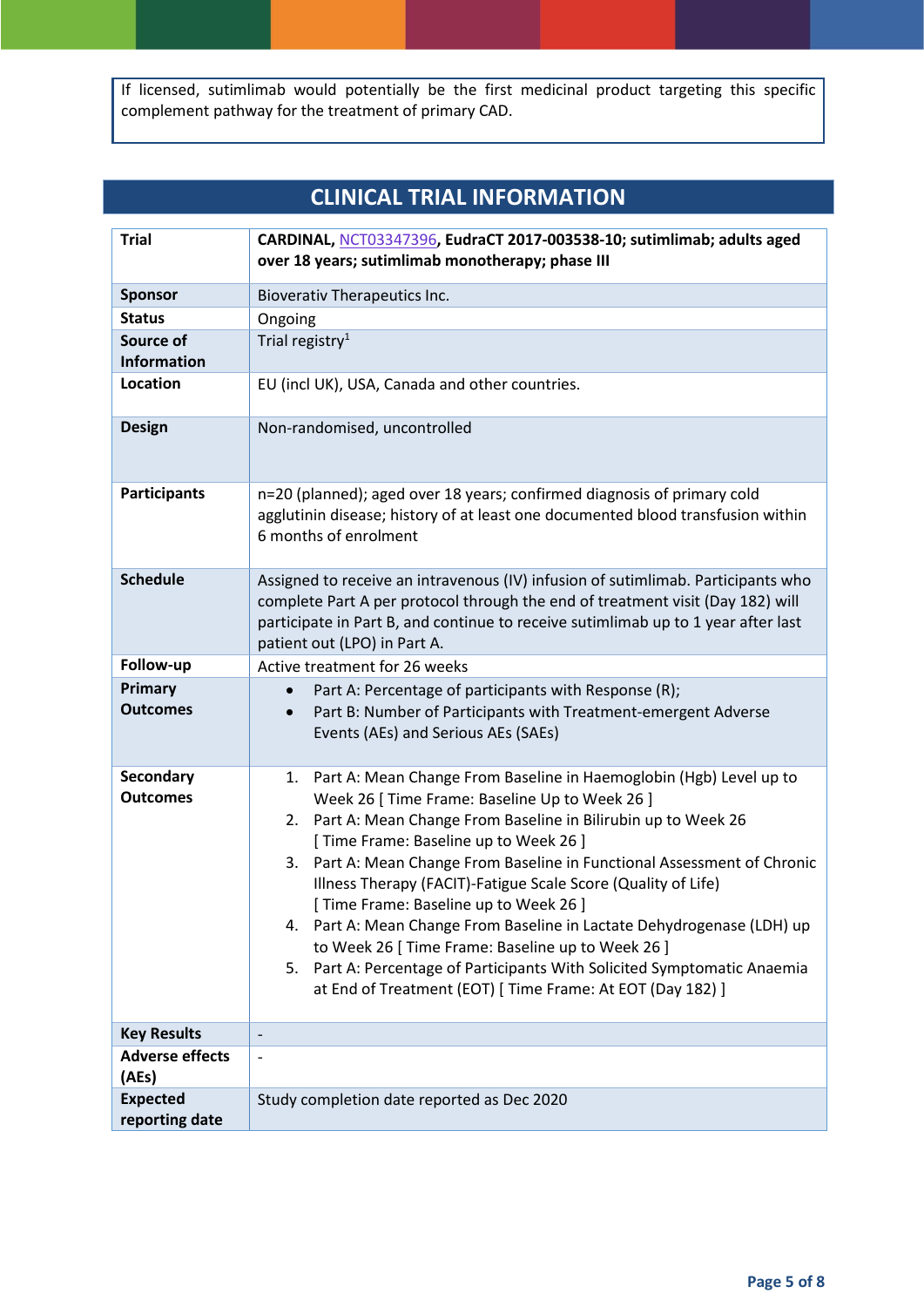| <b>Trial</b>                        | CADENZA, NCT03347422, EudraCT 2017-003539-12; sutimlimab; adults aged<br>over 18 years; sutimlimab monotherapy; phase III                                                                                                                                                                                                                                                                                                                                                                                                                                                                                                                                                                                                                                                                                                  |  |
|-------------------------------------|----------------------------------------------------------------------------------------------------------------------------------------------------------------------------------------------------------------------------------------------------------------------------------------------------------------------------------------------------------------------------------------------------------------------------------------------------------------------------------------------------------------------------------------------------------------------------------------------------------------------------------------------------------------------------------------------------------------------------------------------------------------------------------------------------------------------------|--|
| <b>Sponsor</b>                      | Bioverativ Therapeutics Inc.                                                                                                                                                                                                                                                                                                                                                                                                                                                                                                                                                                                                                                                                                                                                                                                               |  |
| <b>Status</b>                       | Ongoing                                                                                                                                                                                                                                                                                                                                                                                                                                                                                                                                                                                                                                                                                                                                                                                                                    |  |
| Source of                           | Trial registry <sup>2</sup>                                                                                                                                                                                                                                                                                                                                                                                                                                                                                                                                                                                                                                                                                                                                                                                                |  |
| <b>Information</b>                  |                                                                                                                                                                                                                                                                                                                                                                                                                                                                                                                                                                                                                                                                                                                                                                                                                            |  |
| <b>Location</b>                     | EU (incl UK), USA, Canada and other countries.                                                                                                                                                                                                                                                                                                                                                                                                                                                                                                                                                                                                                                                                                                                                                                             |  |
| <b>Design</b>                       | Randomised, placebo-controlled                                                                                                                                                                                                                                                                                                                                                                                                                                                                                                                                                                                                                                                                                                                                                                                             |  |
| <b>Participants</b>                 | n=40 (planned); aged over 18 years; confirmed diagnosis of primary cold<br>agglutinin disease.                                                                                                                                                                                                                                                                                                                                                                                                                                                                                                                                                                                                                                                                                                                             |  |
| <b>Schedule</b>                     | Assigned to receive an intravenous (IV) infusion of sutimlimab. Participants who<br>complete Part A per protocol through the end of treatment visit (Day 182) will<br>participate in Part B, and continue to receive sutimlimab up to 1 year after last<br>patient out (LPO) in Part A.                                                                                                                                                                                                                                                                                                                                                                                                                                                                                                                                    |  |
| Follow-up                           | Active treatment for 26 weeks                                                                                                                                                                                                                                                                                                                                                                                                                                                                                                                                                                                                                                                                                                                                                                                              |  |
| Primary<br><b>Outcomes</b>          | Part A: Percentage of participants with Response (R);<br>$\bullet$<br>Part B: Number of Participants with Treatment-emergent Adverse<br>$\bullet$<br>Events (AEs) and Serious AEs (SAEs)                                                                                                                                                                                                                                                                                                                                                                                                                                                                                                                                                                                                                                   |  |
| <b>Secondary</b><br><b>Outcomes</b> | Part A: Mean Change From Baseline in Bilirubin up to Week 26<br>1.<br>[ Time Frame: Baseline up to Week 26 ]<br>2. Part A: Mean Change From Baseline in Functional Assessment of Chronic<br>Illness Therapy (FACIT)-Fatigue Scale Score (Quality of Life)<br>[ Time Frame: Baseline up to Week 26 ]<br>3. Part A: Mean Change From Baseline in Lactate Dehydrogenase (LDH) up<br>to Week 26 [ Time Frame: Baseline up to Week 26 ]<br>4. Part A: Number of Blood Transfusions After the First 5 Weeks of Study<br>Drug Administration [ Time Frame: 5 Weeks ]<br>Part A: Number of Blood Units Transfused After the First 5 Weeks of<br>5.<br>Study Drug Administration [ Time Frame: 5 Weeks ]<br>6. Part A: Mean Change From Baseline in Haemoglobin (Hgb) Level up to<br>Week 26 [ Time Frame: Baseline up to Week 26 ] |  |
| <b>Key Results</b>                  | $\overline{\phantom{a}}$                                                                                                                                                                                                                                                                                                                                                                                                                                                                                                                                                                                                                                                                                                                                                                                                   |  |
| <b>Adverse effects</b><br>(AEs)     |                                                                                                                                                                                                                                                                                                                                                                                                                                                                                                                                                                                                                                                                                                                                                                                                                            |  |
| <b>Expected</b><br>reporting date   | Study completion date reported as Dec 2020                                                                                                                                                                                                                                                                                                                                                                                                                                                                                                                                                                                                                                                                                                                                                                                 |  |

## **ESTIMATED COST**

The cost of sutimlimab is not yet known.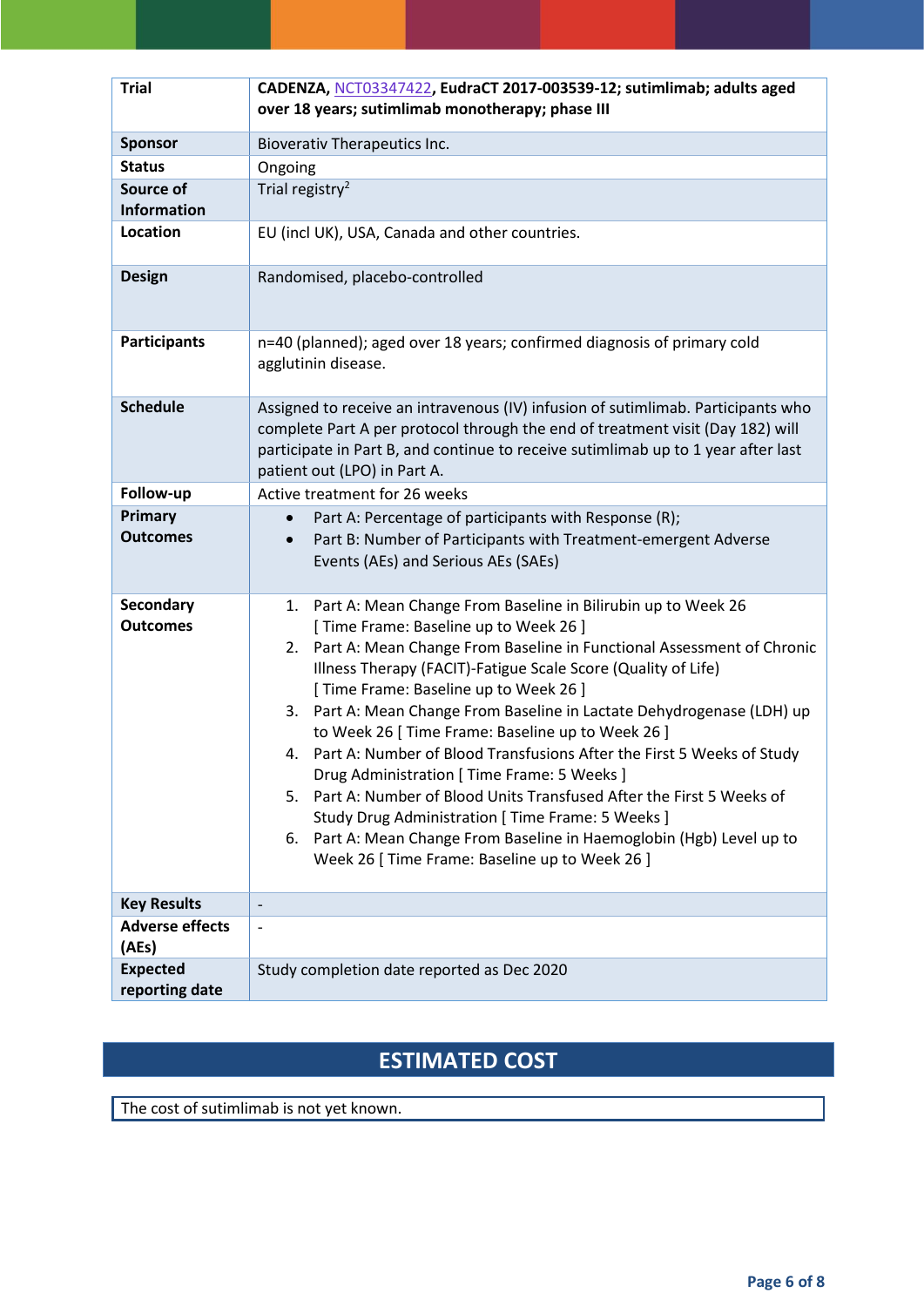## **ADDITIONAL INFORMATION**

Sanofi/Bioverativ did not enter information about this technology onto the UK PharmaScan database; the primary source of information for UK horizon scanning organisations on new medicines in development. As a result, the NIHR Innovation Observatory has had to obtain data from other sources. UK PharmaScan is an essential tool to support effective NHS forward planning; allowing more effective decision making and faster uptake of innovative new medicines for patients who could benefit. We urge pharmaceutical companies to use UK PharmaScan so that we can be assured of upto-date, accurate and comprehensive information on new medicines.

## **RELEVANT GUIDANCE**

#### **NICE GUIDANCE**

No NICE guidance has been identified.

#### **NHS ENGLAND (POLICY/COMMISSIONING) GUIDANCE**

No NHS commissioning policy has been identified.

#### **OTHER GUIDANCE**

 Hill Quentin A, et al. The diagnosis and management of primary autoimmune haemolytic anaemia. British Society for Haematology. 2016.<sup>17</sup>

## **REFERENCES**

- 1 Clinicaltrials.gov. *A Study to Assess the Efficacy and Safety of BIVV009 (Sutimlimab) in Participants With Primary Cold Agglutinin Disease Who Have a Recent History of Blood Transfusion (Cardinal Study)*: *NCT03347396*. 2017. Last Updated: 28 September 2018 Available from:<https://clinicaltrials.gov/ct2/show/NCT03347396> [Accessed 15 October 2018].
- 2 Clinicaltrials.gov. *A Study to Assess the Efficacy and Safety of BIVV009 (Sutimlimab) in Participants With Primary Cold Agglutinin Disease Without A Recent History of Blood Transfusion (Cadenza Study)*: *NCT03347422*. 2017. Last Updated: 5 October 2018 Available from:<https://clinicaltrials.gov/ct2/show/NCT03347422> [Accessed 15 October 2018].
- 3 BusinessWire. *Cold Agglutinin Disease Associated with Greater Than Twofold Increased Risk of Mortality in First Five Years After Diagnosis* Available from: [https://www.businesswire.com/news/home/20180617005015/en/Cold-Agglutinin-Disease-](https://www.businesswire.com/news/home/20180617005015/en/Cold-Agglutinin-Disease-Greater-Twofold-Increased-Risk)[Greater-Twofold-Increased-Risk](https://www.businesswire.com/news/home/20180617005015/en/Cold-Agglutinin-Disease-Greater-Twofold-Increased-Risk) [Accessed 21 November 2018].
- 4 European Medicines Agency (EMA). *Public summary of opinion on orphan designation: Humanised IgG4 monoclonal antibody against total complement component 1, subcomponent s for the treatment of autoimmune haemolytic anaemia*. Committee for Orphan Medicinal Products; 2016. Report No.: EMA/COMP/68353/2016. Available from: [https://www.ema.europa.eu/documents/orphan-designation/eu/3/16/1609-public-summary](https://www.ema.europa.eu/documents/orphan-designation/eu/3/16/1609-public-summary-opinion-orphan-designation-humanised-igg4-monoclonal-antibody-against-total_en.pdf)[opinion-orphan-designation-humanised-igg4-monoclonal-antibody-against-total\\_en.pdf.](https://www.ema.europa.eu/documents/orphan-designation/eu/3/16/1609-public-summary-opinion-orphan-designation-humanised-igg4-monoclonal-antibody-against-total_en.pdf)
- 5 Bioverativ. *Cold Agglutinin Disease Associated with Greater Than Twofold Increased Risk of Mortality in First Five Years After Diagnosis* Available from: